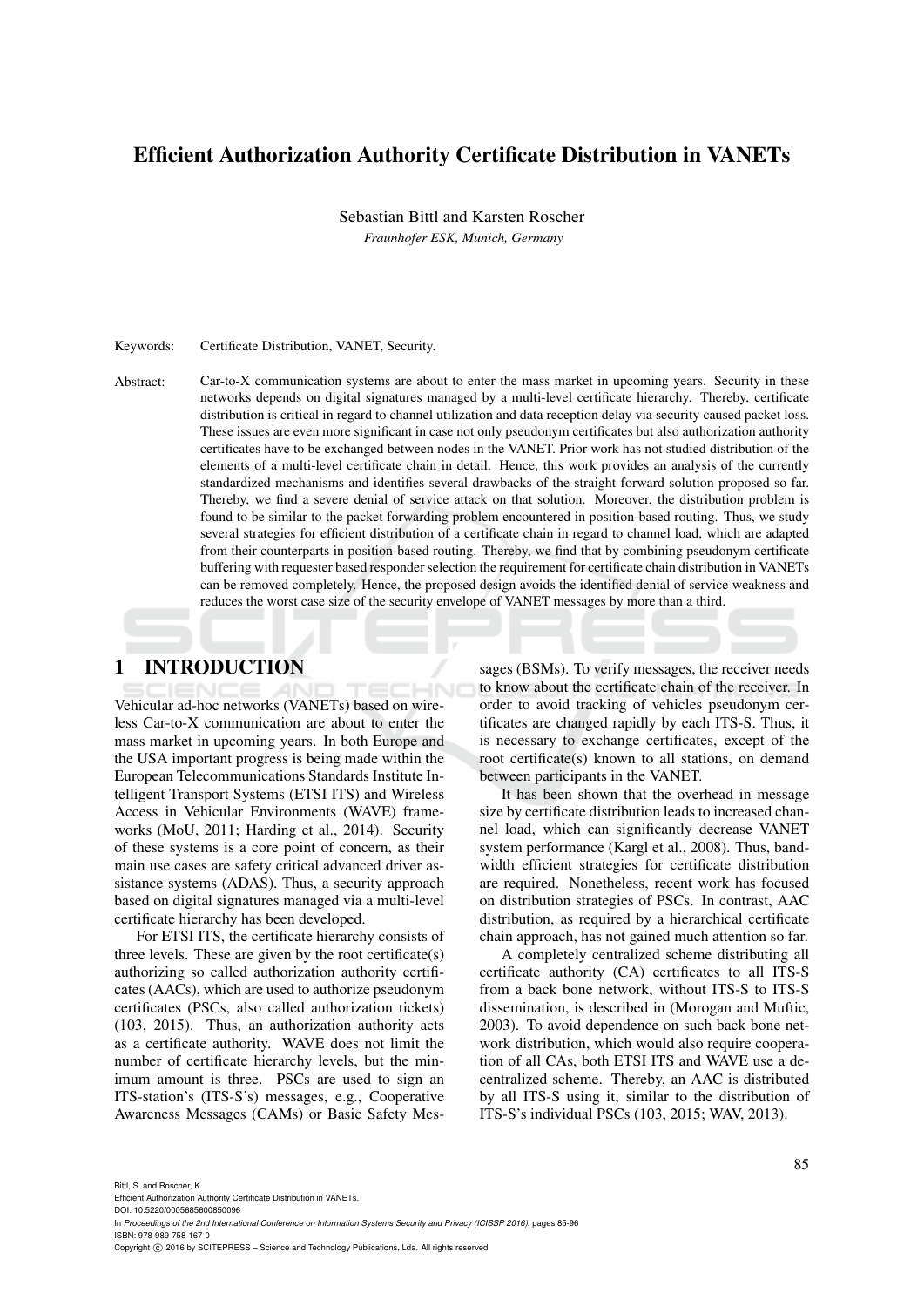The maximum size of the security envelope added at the network layer of VANETs greatly influences overall system design. It limits the size of higher layer data sets, as the size of packets which can be handed over to the lower level access layer is limited. Increasing this limit is unsuitable, as this would significantly deteriorate overall system performance, e.g., due to an increase in collisions on the wireless channel.

AAC exchange between ITS-Ss in VANETs following ETSI ITS and WAVE standards is specified in (103, 2015; WAV, 2013). However, we find that the straight forward approach for certificate chain dissemination taken there can lead to significant peaks in channel load. Moreover, the maximum size of the security envelope gets increased significantly by more than a half compared to the preceding standard version using only PSC distribution (103, 2013; 103, 2015). This is because an included certificate accounts for more than 50% of the size of the entire security envelope (Bittl et al., 2015b).

Moreover, the specified request mechanism for AACs can be (mis-)used by an attacker to perform a serious denial of service (DOS) attack on the VANET. Thus, we propose an alternative AAC distribution strategy. It combines multiple concepts like temporary buffering of unauthorized PSCs and AAC emission strategies inspired by packet forwarding algorithms taken from position-based routing (often called GeoNetworking within ETSI ITS).

The remainder of this work is outlined as follows. At first, Section 2 provides a review of prior work. Afterwards, Section 3 defines the problems addressed in this work. New concepts for efficient AAC distribution are introduced in Section 4. An evaluation of the proposed concepts is provided in Section 5. Lastly, a conclusion about achieved results is given in Section 6 together with possible topics of future work.

# 2 RELATED WORK AND ATTACKER MODEL

This section provides a review of related work and introduces the assumed attacker model.

## 2.1 Related Work

Security mechanisms within ETSI ITS and WAVE use digital signatures to secure authenticity and integrity of messages. Required parameters, e.g., public keys, are contained in certificates, which are part of a multihierarchy certificate chain. Thereby, a low number of cross-signed root certificates acts as the common anchor of trust, provided to ITS-Ss during manufacturing. Manufacturers of ITS-Ss, e.g., inside vehicles or road side units (RSUs), also equip their devices with their individual AAC alongside with PSCs.

AACs are used to secure PSCs, while PSCs are used to sign sent messages. The used PSC is changed frequently to avoid vehicle tracking. To enable realtime secured communication, participating ITS-S have to exchange their corresponding AACs as well as PSCs (103, 2015; Task Force PKI, WG Security C2C-CC, 2012; 102, 2012a). Otherwise, receivers cannot verify messages, which leads to so called cryptographic packet loss, i.e., dropping of messages.

Both ETSI ITS and WAVE do not use dedicated messages for certificate distribution. Instead, sporadic piggybacking of such data on higher level messages, e.g., cyclically sent CAMs or BSMs, is used. Explicit and implicit requests are used for PSCs dissemination as studied in (Bittl et al., 2015a). In contrast, only explicit requests are used for AACs. This is done to keep the amount of transmissions of the certificate chain low, as thereby the AAC is emitted together with the currently used PSC. The overhead caused by including a certificate into the so called security envelope of a message is quite significant, almost doubling the size of the whole message (Bittl et al., 2015b; 103, 2015). Thus, inclusion of PSC and AAC into the security envelope increases a message's size by a factor of almost three. As many ITS-Ss share the same AAC, e.g., all cars from the same manufacturer, exchange of this information can be expected to happen with a much lower frequency then those of PSCs being individual to each ITS-S.

To the best of our knowledge, no detailed study on AAC, or the general case of a multi-hierarchy certificate chain, distribution within current VANET approaches has been published so far. Closest related work proposes a centralized distribution scheme for all CA certificates in VANETs (Morogan and Muftic, 2003), an approach not used in current VANET standards (103, 2015; WAV, 2013).

Instead of studying hierarchical certification schemes, prior work focused on decentralized CAs residing within the VANET itself (Masdari and Barbin, 2012; Sen et al., 2007). However, such schemes do not provide the high level of security provided by infrastructure based CAs (Masdari and Barbin, 2012).

An illustration of a message sequence exchanged between two ITS-Ss A and B causing an AAC request according to (103, 2015) is given in Figure 1. Mechanisms within WAVE are very similar. For a more compact presentation, we stick to ETSI ITS notation.

Due to the various inclusion rules of PSCs into CAMs it is also possible that the first message from B received at A contains the PSC, e.g., due to cyclic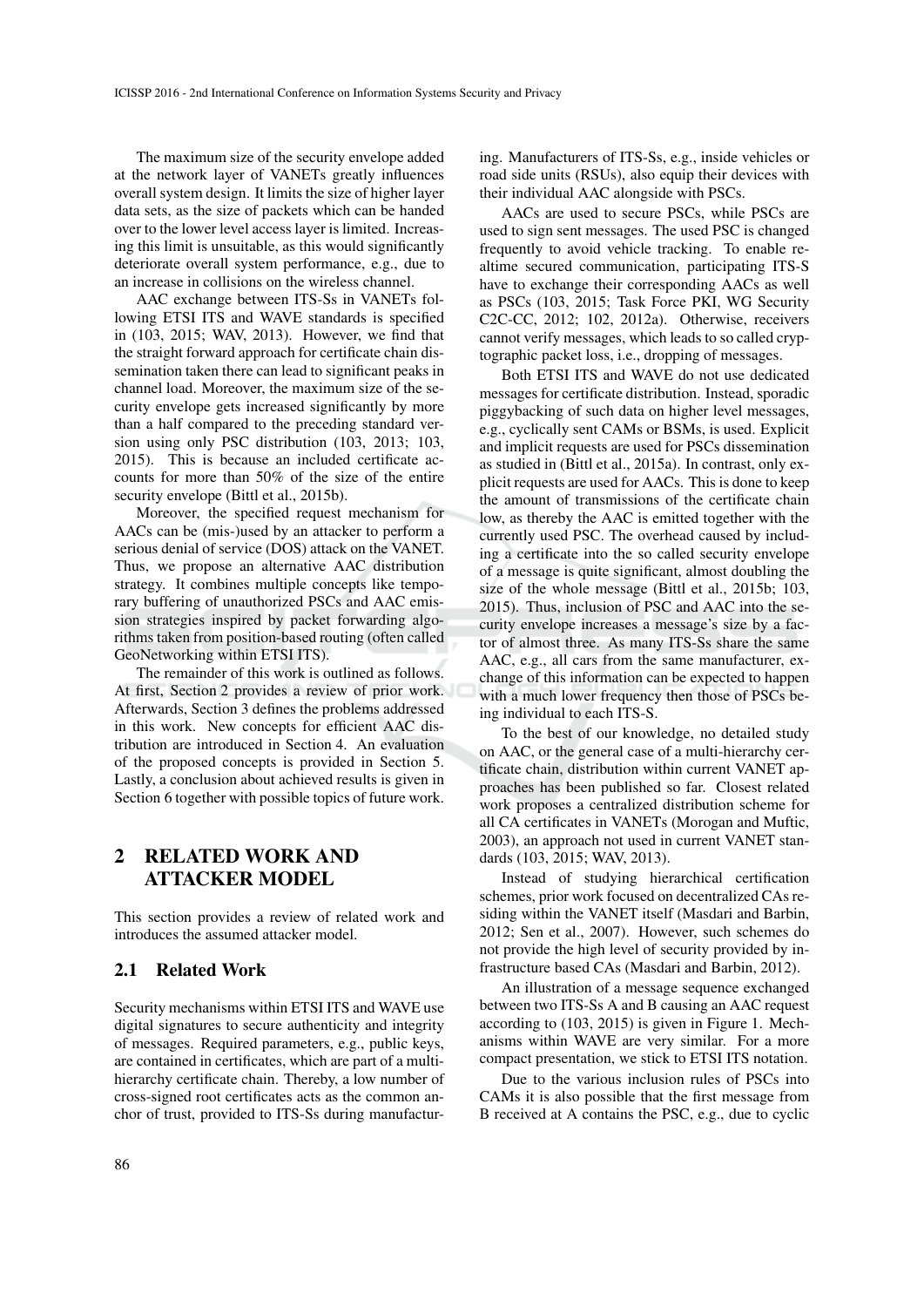

Figure 1: Message sequence leading to an AAC request.

inclusion of PSCs into CAMs. However, in both cases an AAC request can only happen after station A has already received the PSC of B (called PSC*<sup>B</sup>* in Figure 1). This feature is used in the system optimization approach suggested in Section 4.4.

An interesting finding is that requesting of AACs shows similarities to multi-hop forwarding in position-based routing (e.g., so called GeoNetworking in ETSI ITS). In both cases an ITS-S (security: responder / GeoNetworking: forwarder) has to be selected from a (possible) multitude of ITS-Ss possessing the data, which should be delivered to another ITS-S (security: requester / GeoNetworking: data sink). To minimize channel load, multiple delivery of the data to its destination should to be avoided.

In position-based routing mainly two mechanisms exist to select a packet forwarder. These are sender based and receiver based selection. A popular approach for selection of the packet forwarder by its sender is called greedy forwarding (Sommer and Dressler, 2015). Thereby, the sender tries to maximize a specific metric, typically the covered distance, by selecting a particular forwarder. Moreover, different mechanisms using distributed receiver based forwarder selection, from the set of possible forwarders, have been studied (Sommer and Dressler, 2015; Füßler et al., 2003; Blum et al., 2003; Heissenbüttel et al., 2004; Füßler et al., 2004). An important concept is the so called contention-based forwarding (CBF) scheme (Füßler et al., 2003). It has been shown that CBF outperforms its greedy forwarding counterpart in many scenarios. An overview of this field is provided in (Sommer and Dressler, 2015).

## 2.2 Attacker Model

We assume a single, static and active attacker, e.g., using an RSU. Its location is unknown to the legitimate ITS-Ss. Moreover, the attacker does not possess valid cryptographic material to sign VANET messages.

## 3 PROBLEM STATEMENT

Two major issues are introduced by certificate chain distribution in VANETs as briefly outlined in Section 1. They are discussed in Sections 3.1 and 3.2.

## 3.1 Normal VANET Operation

We assume normal VANET operation without presence of an attacker in this section. Requesting an AAC leads to a peak in channel utilization, as every receiver using the AAC includes its certificate chain in its next CAM. AACs are shared between many cars, e.g., such from the same manufacturer. To limit the amount of AAC requests in general, long term buffering of such certificates is discussed in Section 4.1.

As outlined in Section 2, the AAC distribution problem shows some similarities to packet forwarding within position-based routing protocols. Thus, Sections 4.2 and 4.3 study possibilities to reuse concepts from GeoNetworking protocols. The key difference between forwarding and an AAC response is that for AAC requests the initial sender is identical to the (end-)receiver. In contrast, for forwarding the initial sender wants to deliver a packet to another ITS-S.

In general maximum message size within VANETs is strictly restricted, e.g., to 650 bytes in ETSI ITS (102, 2011). This is caused by the lack of message fragmentation support in current VANETs. Moreover, higher layer functionality does not know when the network layer security entity is about to include certificate(s) in a message inside its so called security envelope (103, 2015). Thus, always the maximum size of the security envelope has to be reserved, which significantly limits the size of higher level data sets. For example, 356 bytes (security envelope meta data + PSC + AAC  $(103,$ 2015)) have to be reserved for the security envelope within ETSI ITS, which is more than 50 % of the maximum message size. Limiting the amount of included certificates to one can limit the maximum size of the security envelope. Thus, an approach for such a limitation without introduction of extra authentication delay is developed in Section 4.4. It uses buffering of received but unverified PSCs and is shown to work well in combination with the responder selection approach from Section 4.2.

## 3.2 DOS Attack on AAC Distribution

To request emission of a stations certificate chain an unsecured explicit AAC request is used in current ETSI ITS and WAVE systems. This is similar to the unsecured explicit PSCs request scheme looked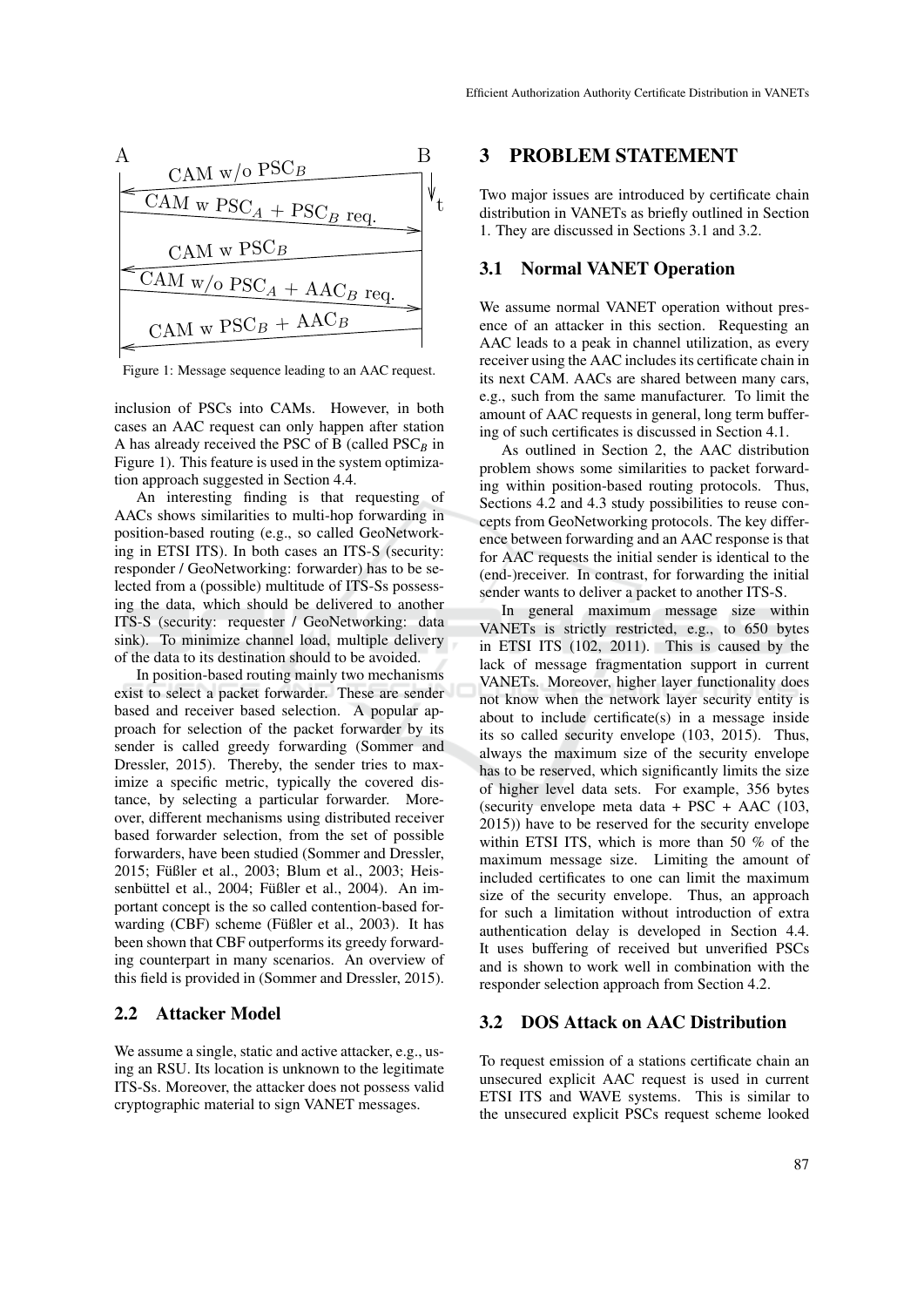at in (Bittl et al., 2015a) and standardized in (103, 2015). Thereby, the current design of the security system requires the usage of unsecured messages to trigger AAC and PSC distribution. The main reason for this is the legitimate possibility of two (or even more) ITS-Ss meeting without any prior knowledge of each others certificate chains, except of the commonly known root certificate(s).

In such a case there is no possibility for performing a secured request for the certificate chain of another ITS-S without sending the certificate chain of its own ITS-S. Thus, an attacker without access to legitimate cryptographic material can still misuse the AAC request mechanism to significantly increase channel load in the following way.

The attacker sends CAMs (or BSMs), which contain just a varying random value as the signer identifier and identifiers of valid AACs in the so called *request unknown certificates* header field of the security envelope. The signature can be filled by random values, too. Receivers cannot verify the attacker's messages, as they do not possess a PSC for the used signer identifier (with high probability). Thus, the invalid signature will go unnoticed. The attacker can obtain AAC identifiers for his requests from received CAMs of legitimate ITS-Ss in his surrounding due to cyclic inclusion of PSCs containing their corresponding AAC identifier (103, 2015). Up to six AACs can be requested in each CAM sent by the attacker.

In order to maximize the increase in channel load caused by the attack, the attacker selects the AACs used by the biggest share of ITS-S in its current surrounding. Thereby, he maximizes the number of ITS-Ss responding to his own CAMs by transmitting their certificate chain together with their next CAM. Using the maximum legitimate CAM generation rate (10 Hz (103, 2015)), the attacker can be assumed to be able to cause all successfully targeted ITS-Ss to include their certificate chain in each of their sent CAMs. Thereby, the channel load caused by these stations gets increased threefold.

In the worst case, all ITS-Ss in the attackers communication range only use six different AACs. Thus, he can target all these ITS-Ss. Hence, it can be expected that the channel load is increased by a factor of more than three. In case the wireless channel does not provide enough spare capacity to allow for transmission of the increased data volume, message sending by the ITS-Ss will be massivly delayed (by CSMA-CA waiting times). Moreover, the probability of collisions on the wireless channel is increased significantly. Thus, the attacker has performed a successful denial of service attack against ITS-Ss.

Furthermore, as the attacker does not provide a

valid PSC in its CAMs but only a random hash value, he also causes all vehicles with in its communication range to always include their PSC within every single CAM. This attack on the unsecured implicit certificate request scheme is described in detail in (Bittl et al., 2015a). Thereby, it was shown that channel usage of all targeted stations can be more than doubled. Additionally, the area of effect of the attack is not limited to the broadcast area of the attacker. Instead, the increase in channel usage will only vanish at about two times the communication range of the attacker (Bittl et al., 2015a).

Section 5 provides an evaluation of the outlined attack alongside with the influence of efficiency increasing mechanisms proposed in the next section.

# 4 EFFICIENT AA CERTIFICATE DISTRIBUTION

To allow ITS-Ss to verify the authenticity of other ITS-Ss' PSCs AA certificates (AACs) are used. The impact of the distribution of such AACs on VANET system performance is outlined in Section 3 giving the general problem statement. Multiple approaches to overcome the outlined performance issues are discussed in Sections 4.1 to 4.4.

## 4.1 Long Term AA Certificate Buffering

In contrast to PSCs, the same AAC will be used by a multitude of ITS-Ss, e.g., by all vehicles from the same manufacturer running its own authorization authority. Moreover, the lifetime of AACs can be expected to be much longer than the one of PSCs, as there is no requirement for pseudonymity of AACs.

Thus, the exchange rate of AACs can be expected to be significantly limited by permanently buffering received AACs in the HSM (hardware security module containing the secure storage of cryptographic material) of an ITS-S after its verification by the help of stored root certificates. Otherwise, an ITS-S has to request all AACs anew each time it starts up. Thus, in areas with many vehicle upstarts, e.g., parking spaces, there will always be a high amount of AAC requests.

Current VANET standards do not specify how long a receiver should keep a received certificate. Clearly, there is a trade off between additional memory space requirements inside the HSM and the decrease in channel load by sparing AAC emissions. However, the overall number of AACs can be expected to be limited and the impact on channel load by AAC emission can be significant, at least for the currently standardized approach as shown in Section 5.2.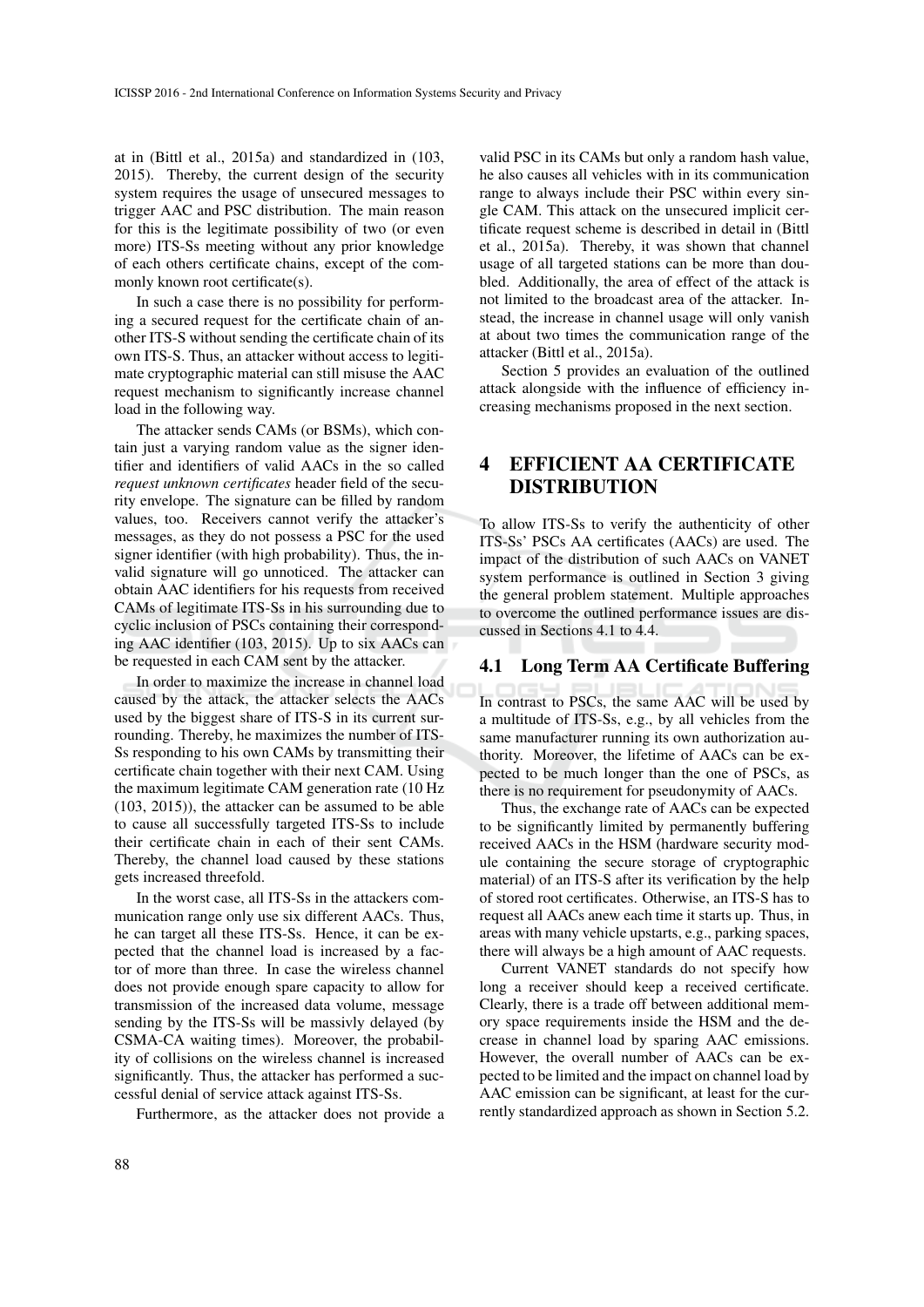## 4.2 Requester Selection of Responder

One possibility to avoid multiple AAC deliveries after an AAC request is to let the requester especially choose an ITS-S who should respond to the request. In GeoNetworking forwarder selection by the sender is often realized via a greedy forwarding approach. Thus, we call such kind of requester selection of the responder to an AAC request *greedy responding*.

This approach can be simply implemented within the current ETSI ITS framework. The requester just adds the ID of the PSC (of the asked ITS-S) alongside with the ID of the AAC in the so called "request unrecognized certificates" header field of the security envelope. According to (103, 2015), this ID would be the so called HashedID3 of the corresponding certificate. It is determined by taking the lowest three bytes of the SHA-256 hash value of the certificate. This approach would mean that an ITS-S would only respond to an AAC request in case also its own PSC gets requested within the same request.

The impact of the DOS weakness from Section 3.2 is limited by a limited maximum length of the request list. E.g., at most six IDs are used within ETSI ITS. Thus, only the next messages of five ITS-Ss can be enlarged by the attack. Without presence of an attacker, only one ITS-S will respond to the request instead of a possible multitude of them.

However, effectiveness of requester based selection faces a major drawback. AAC requests typically occur when the environment of a vehicle is changing. Therefore, the requester may not be aware of all vehicles within its (new) communication area. Thus, responder selection may be sub-optimal as some available responder candidates for the selection process may be unknown to the requester or stations known to the requester left its communication range.

Possible selection mechanisms based on positions or sending times of known ITS-S in the requester's surrounding are discussed in the following sections. Clearly, such mechanisms are only required in case the set of possible responders to an AAC request has more than a single member.

#### 4.2.1 Position based Selection

The requester chooses the AAC provider in a way to maximize probability for a successful bidirectional communication (request and response). Thereby, different strategies can be used, which are a

- simple strategy just using the position of possible responders, and
- advanced strategies using an environment model of the requester ITS-S.

Required data like position, speed and heading of ITS-Ss is contained in cyclically distributed messages (CAMs / BSMs). For the simple strategy, the requester minimizes the distance between both ITS-Ss. Thereby, it tries to maximize chances that the chosen ITS-S really receives the request and also its reply is successfully delivered to the requester. This strategy assumes that the probability of two ITS-Ss exchanging data successfully increases with decreasing distance between these ITS-Ss. This strategy is used in the evaluation provided in Section 5.2.

Advanced strategies could use a model describing the communication conditions within the requester ITS-S's environment. An approach to generate such a model, which is among other inputs based on digital maps, is described in (Boban, 2012). However, real time maintenance of such models is still a challenge due to high computational requirements.

Clearly, this approach does not guarantee to answer the request in minimal possible time. Time to delivery of the AAC (*tdelivery*) is determined by both CAM generation intervals at requester (∆*tCAM*,*requester*) and responder (∆*tCAM*,*responder*) due to the used piggybacking strategy for AAC distribution.

*tdelivery* ≤ ∆*tCAM*,*requester* +∆*tCAM*,*responder*

Thus, it can take up to two seconds until the AAC request gets answered. Due to high mobility of ITS-Ss in VANETs, it is quite likely that the responder is no longer the closest possible responder when it transmits the AAC to the requester. Therefore, this method has to be regarded as sub-optimal. However, it provides the benefit of simplicity. In order to reduce the chance of a long time span until AAC delivery, the following strategy uses the next expected sending time as the main criteria to select the responder.

A similar approach from packet forwarding is to try to cover the maximum possible distance towards the (final) receiver by each forwarding hop. Due to this maximization the approach is called a greedy one.

#### 4.2.2 Sending Time based Selection

An AAC requester can try to minimize the time span ∆*t* until the requested AAC is delivered. In systems using fixed message sending intervals, e.g., WAVE, the receiver can directly calculate the next sending time of all stations from whom he received messages based on the contained sending time stamps (within the security envelope). However, for CAMs in ETSI ITS message generation rate varies (302, 2014).

The current CAM generation interval of an ITS-S is determined from vehicle dynamics, e.g., speed or turn rate, which are themselves part of CAMs. Moreover, the current generation interval is contained in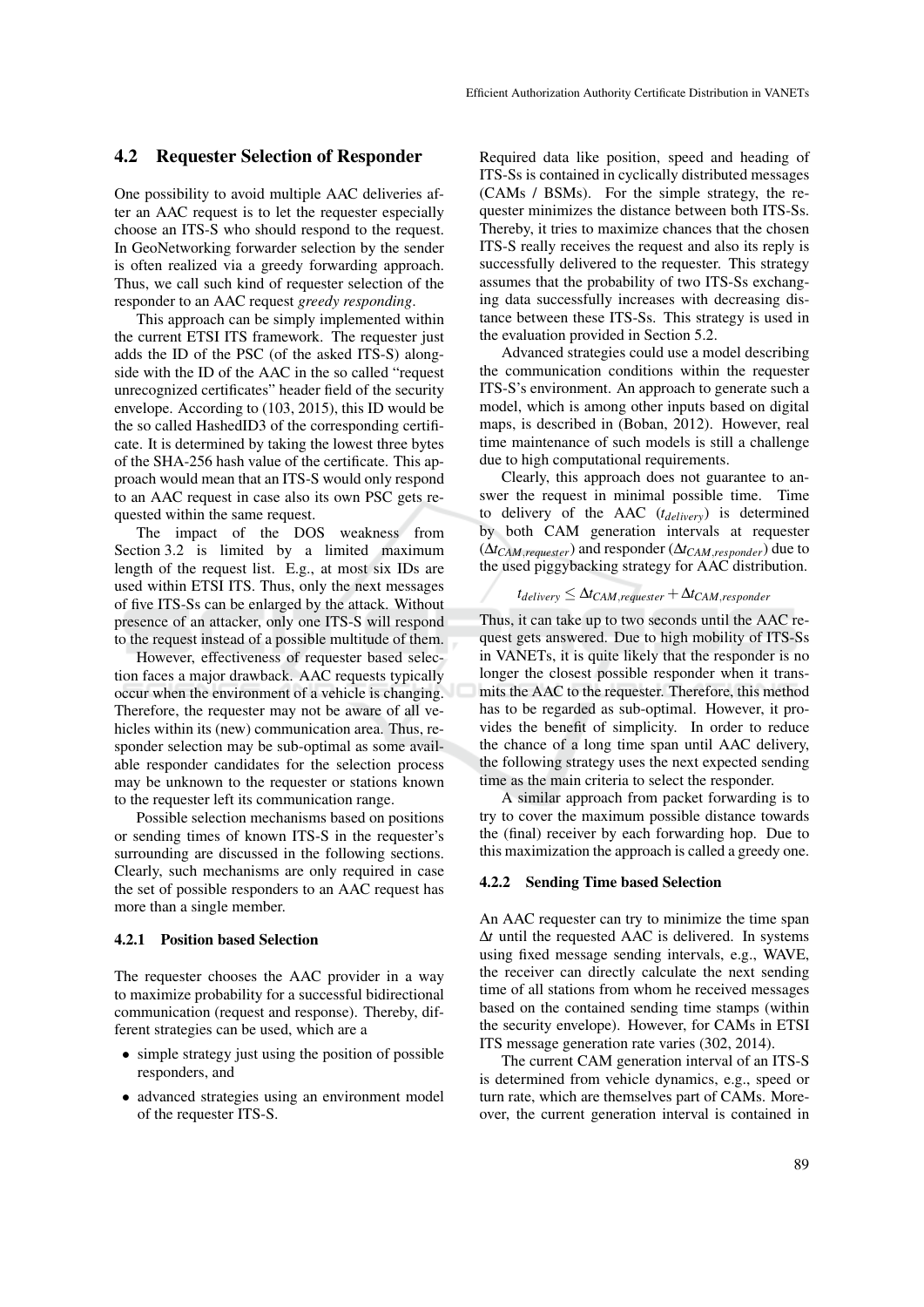every CAM. Assuming that vehicle dynamics are quite constant in the short time span between generation of two CAMs, the receiver of a CAM can determine a hypothesis about the next CAM sending time.

#### 4.2.3 Position and Time based Selection

Advanced strategies could combine position and time information to improve AAC distribution in comparison to simple strategies like the ones proposed before.

An approach could use trajectory prediction to obtain an hypothesis about the future position of a possible responder at the point in time it is to send its next message. Afterwards, the position-based selection algorithms from Section 4.2.1 can be used with the position hypothesis as the input instead of the last received position. However, to obtain the parameters of the trajectory model, the requester has to analyze message content which could not be verified in advance, e.g., the speed of other ITS-S inside the CAM content. Thus, an attacker can try to send malicious messages to the message parser.

Another approach to combine time and position information is to use a weighting function. Thereby, each possible responder *i* is assigned a weight  $r_w$ , which characterizes its feasibility as a responder.

$$
r_w = w_1 \cdot d_i + w_2 \cdot \Delta t_i
$$

The individual weighting factors  $w_1$  and  $w_2$  can determined offline via simulation based evaluation of different scenarios leading to AAC requests. As both criteria  $d_i$  and  $\Delta t_i$  should be small to ensure successful rapid AAC delivery, low values of  $r_w$  show better responder feasibility than high ones. Thus, the ITS-S with lowest assigned value of  $r_w$  should be selected.

Adaptation the weights to current communication conditions is probability hard to realize, as AAC dissemination will not occur frequently in practice.

A more detailed analysis on advanced multi criteria based responder selection is subject to future work.

#### 4.2.4 Attacking Requester Selection

An attacker can try to deny an ITS-S from obtaining an AAC by sending messages to the requester, which will always make him the target of the AAC request. For example, the attacker can claim to be very close to the requester. In case simple position-based responder selection is applied at the requester, the attacker will be the target of the request with high probability. After receiving the request, the attacker simply drops it. Thus, the ITS-S does not receive the AAC it wants to know about until it selects another responder.

However, to carry out the attack, the attacker needs to claim its availability as a possible responder in advance to the request. This means, that the

attacker would need to know that a targeted ITS-S does not know about a certain AAC which it needs to know about. This is clearly an internal status of the ITS-S, which is not known to other ITS-Ss until the request has been transmitted. Thus, the feasibility of the outlined attack to be carried out in practice can be expected to be very low.

### 4.3 Decentralized Responder Selection

Decentralized receiver based selection of a forwarder in GeoNetworking, e.g., via contention-based forwarding (CBF), was shown to outperform the greedy forwarding approach (Füßler et al., 2004). In analogy to CBF we call our approach *contention-based responding (CBR)*. To request an AAC one just sends out the request, e.g., as in (103, 2015). However, the number of responses to the request is limited by decentralized coordination among possible responders.

After reception of an AAC request, all proper receivers start a timer. The AAC is only included after a timeout has happened. In case inclusion of the AAC by another ITS-S is detected before own AAC inclusion, the timer is canceled and the AAC is not included. Appropriate selection of the required timeout values is discussed in Sections 4.3.1 and 4.3.2.

This approach includes all possible responders into the responder selection process. Thus, the problem of incomplete knowledge about an ITS-S's environment, as outlined in Section 4.2 for the greedy approach, can be overcome.

#### 4.3.1 Position and Timeout based Responding

The initial proposals of CBF in (Füßler et al., 2003; Füßler et al., 2004) suggest to use position and time based selection of forwarders. As initial sender and (final) target of the AAC request are identical, the selection criteria of CBF has to be changed to obtain a suitable CBR concept.

Thus, the timeout function of CBF (Füßler et al., 2004) is modified to obtain the CBR timeout function

$$
t = \begin{cases} t_{CAM,i} \cdot \left(1 - \frac{d_i}{d_{max}}\right) & 0 \le d_i < d_{max} \\ \infty & \text{otherwise} \end{cases} (1)
$$

Additionally, as in CBF an ITS-S which monitors that another ITS-S answered the request cancels its own timeout and thus does not include the AAC itself.

The intended effect of Equation 1 is illustrated in Figure 2.

Thereby, the most left vehicle has just sent out an AAC request. The time until the next message is to be sent by the individual vehicles *tCAM*,*<sup>i</sup>* is illustrated via the filled part of (right) cycles next to the vehicles.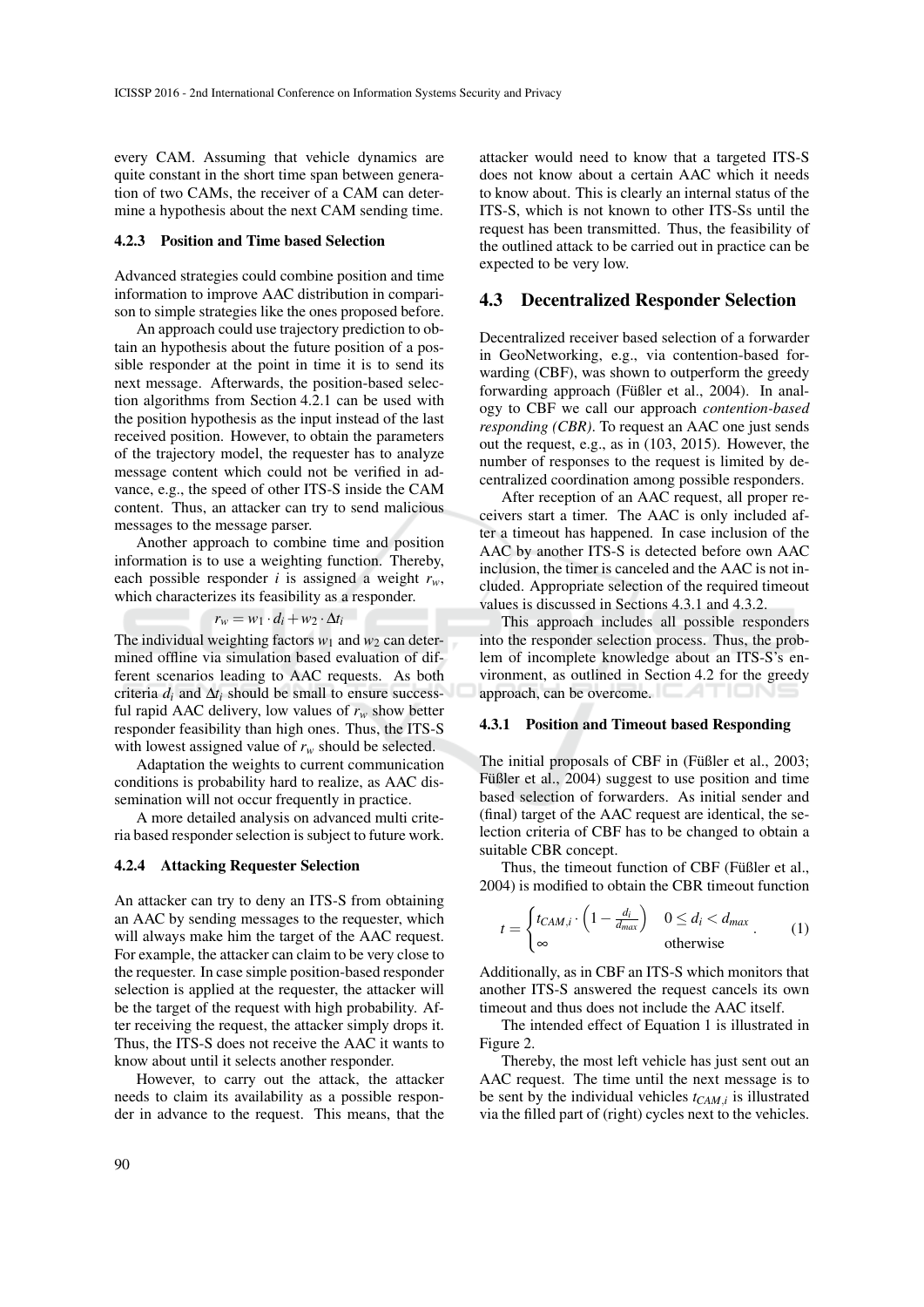

Figure 2: Response times under combined position and time CBR and pure timeout based responding.

The left cycle illustrates the effect of applying Equation 1 to calculate the timeout until responding with an AAC being included in the security envelope. The initial sender of the request has no such timeout.

One can see that the right vehicle is the first one to send a message after the AAC request, but it is not going to include the AAC into this message as the timeout will happen after sending the message.

As this approach minimizes the distance between requester and responder *d<sup>i</sup>* , the set of vehicles receiving the response can be assumed to be similar to the set of vehicles which received the request. Thus, the amount of unnecessary extra responses caused by the hidden station problem should be low.

However, as many vehicles share the same AAC, it is pretty likely that the AAC requester will receive more than one CAM with the same AAC being part of their corresponding certificate chains. All these messages have to be discarded, as they cannot be validated. This is called cryptographic packet loss in (Feiri et al., 2012). The strategy proposed in the next Section 4.3.2 tries to minimize such packet loss at the cost of increased probability for duplicate responses.

#### 4.3.2 Pure Timeout based Responding

A simpler variant for decentralized responder selection is given by using only a responding timeout and discarding the location information used in the above outlined approach from Section 4.3.1. The straight forward timeout period is given by the time until the next message is sent. Like in the concept proposed in the section before, an ITS-S cancels its timer when it receives a response from another station.

This concept minimizes the time span until the request is answered. Thus, probability of cryptographic packet loss by discarding CAMs from other ITS-Ss also using the requested AAC is minimized, too.

However, as the distance between requester and responder is discarded, the set of vehicles receiving the first response can differ significantly from the set of vehicles which received the request. Thus, the probability of duplicate replies is much higher for this strategy than for the one proposed in Section 4.3.1.

Moreover, the responder could leave the communication range of the requester before sending the response. In the worst case, all other responders still receive the response. Hence, they cancel their own responses. Thus, the requester does not receive any response. To avoid this scenario, a responder can keep track of its current average communication range and check whether the position of the requester is within this range before sending the response. Otherwise, it should not send the response. This improvement can be used for the strategy from Section 4.2.2, too.

The pure timeout based concept is also illustrated in Figure 2 (right timeout). In contrast to CBR the most right vehicle will send the requested AAC to the requester and the vehicle in the middle will suppress its own AAC transmission.

## 4.4 Pseudonym Certificate Buffering

According to (103, 2015), an ITS-S whose AAC was requested has to include its certificate chain, containing the AAC and the current PSC, in the security envelope of its next message. However, a request for an AAC can only happen in case the sender had already received the station's PSC using the requested AAC before (see also Figure 1).

In order to remove the need for a transmission of PSC*<sup>B</sup>* alongside with its corresponding AAC*B*, station A could store  $PSC_B$  in a buffer for later verification before requesting AAC*B*. This means that station B just has to send a message (e.g., CAM) containing a single certificate shortening the message by more than 33% or about 133 bytes (103, 2015).

However, the mechanism is somehow more complicated when the scenario is extended to multiple communicating vehicles and multiple possible senders of the AAC. In this case, an ITS-S receiving a AAC request for its own used AAC cannot know whether itself caused this request or it was caused by another ITS-S using the same AAC. This can be changed by also applying the greedy requester selection algorithm from Section 4.2 before.

The combination of these two mechanisms is especially powerful. It enables to remove sending of certificate chains (containing PSC and AAC in a single message) completely from current standards. ITS-Ss only have to send either their PSC or their used AAC in the security envelope of CAMs, while there is no longer the requirement to send both of them at once. Thus, the worst case length of the security envelope can be reduced significantly by the size of a full certificate. The overall size of a message handed over the access layer is typically limited, e.g., in ETSI ITS to about 650 bytes (102, 2011). Thus, a shortened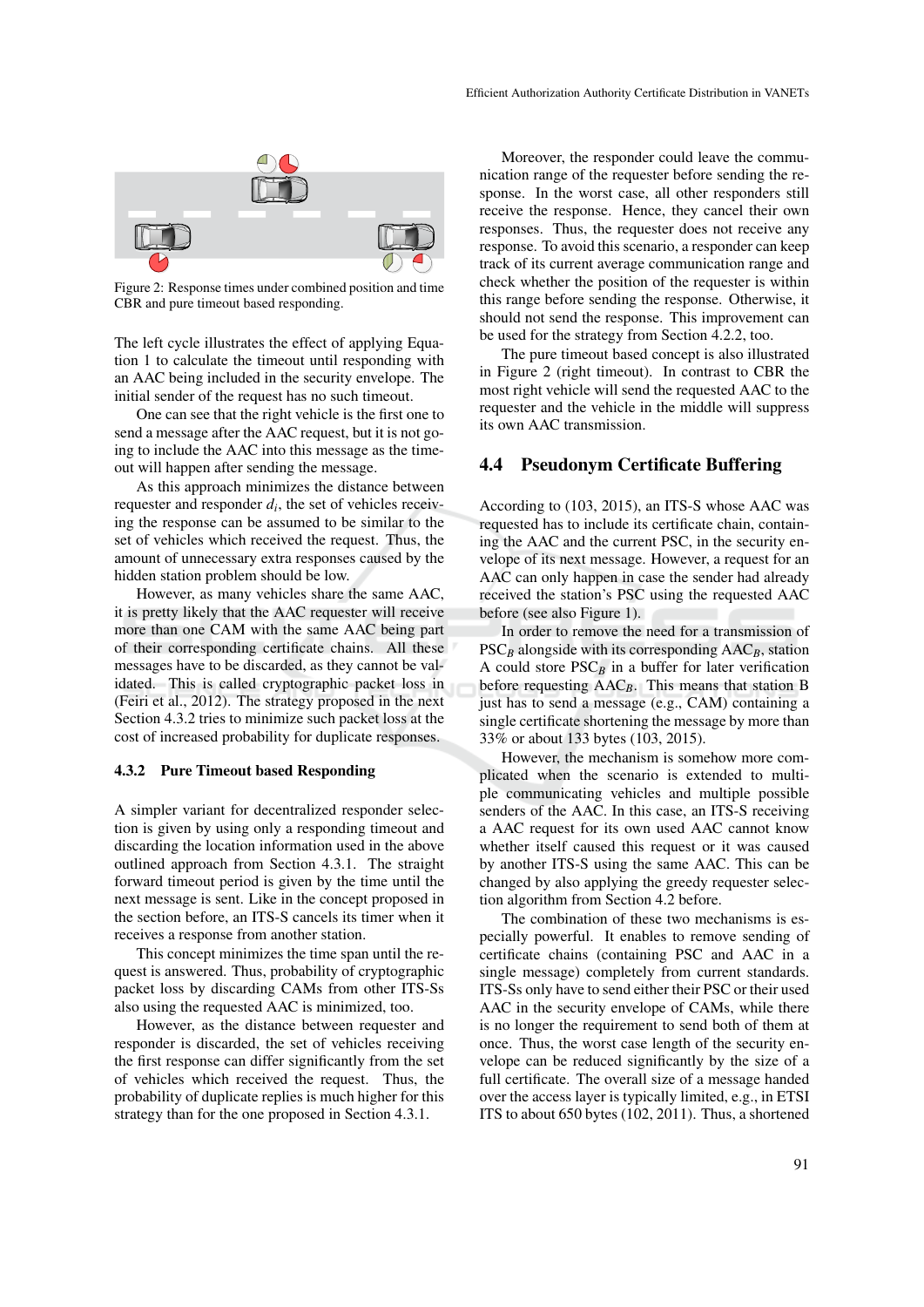worst case size of the security envelope leaves more message length to higher level protocols.

In contrast, in the CBR algorithm the AAC sender cannot know whether he caused the AAC request. Thus, combination of this approach is not possible with PSC buffering as it is outlined above. Therefore, the emission of a certificate chain, which contains PSC as well as AAC, is required for CBR for the responder to the request. Thus, CBR cannot limit the worst case size of a CAM security envelope as greedy responding together with PSC buffering can do.

Thus, there is a trade off between greedy responding and CBR. Thereby, CBR can be expected to provide the AAC with higher probability to the requester, as it can be assumed to be less susceptible to packet loss than its counterpart. However, greedy responding together with PSC buffering will yield less channel usage and a system design advantage. Hence, in detail evaluation of both strategies is required to show which one provides better VANET system performance.

To avoid a need for huge storage space for unauthorized certificates, one can remove them from the buffer after a timeout somewhat larger then the maximum sending interval of CAMs (which are used to distribute AAC). Additionally, the buffer can be maintained in a FIFO manner to limit its size to a well defined maximum. This kind of strategy is also proposed in (Bittl et al., 2015a) for PSCs and has been shown to perform well.

ECHNO SCIENCE *A*ND

## 5 EVALUATION

In order to evaluate the impact of different AAC distribution mechanisms a simulation environment is used. Its details as well as the used traffic patterns are described in Section 5.1. Afterwards, the obtained results are discussed in Section 5.2.

## 5.1 Simulation Environment

The used simulation environment uses a combination of two dedicated simulators, which are SUMO for microscopic traffic simulation (Behrisch et al., 2011) and ns-3 for wireless network simulation (Riley and Henderson, 2010). Within ns-3 the ezCar2X framework is used to provide standard compatible ETSI ITS protocol functionality. An in detail description of the simulator can be found in (Roscher et al., 2014).

Furthermore, the simulations use the concept of so called core zones (102, 2012b; Kloiber et al., 2010). Thereby, the considered traffic area is a subset of the full simulated road network to avoid edge effects.

The used traffic scenario for all simulation is the well known freeway model. Thereby, three lanes are used for each direction, i.e., there are six lanes in total. Parametrization of traffic shape is done as suggested in (102, 2012b). Due to quite high vehicle speed, all ITS-Ss use 10 Hz CAM generation rate (302, 2014).

Channel simulation uses a two ray ground model with parameters from the freeway channel model derived by real measurements in (Cheng et al., 2007).

### 5.2 Evaluation Results

Evaluation results obtained by using the framework from Section 5.1 are given in the following. Thereby, the impact of the DOS attack from Section 3.2 is discussed first. Secondly, the impact on system performance without presence of an attacker is described.

#### 5.2.1 DOS Attack

As mentioned in Section 3.2, the amount of requested AACs per CAM of the attacker is limited by the maximum length of the certificate request vector in the security envelope. Currently, the maximum length is six elements (103, 2015). Thus, in order to calculate the average amount of targetable vehicles in Germany we determine the market share of the six highest volume OEMs. This is done by using statistical data available from reference (Kraftfahrt-Bundesamt, 2014).

Thereby, we find that the accumulated market share of highest volume OEMs (VW, Mercedes, Audi, BMW, Opel, Ford) is 61.06%. Thus, on average an attacker can assume to successfully cause 61.06% of all vehicles within his communication range to significantly increase their channel usage.

The attack increases the average message size of CAMs by a factor of *i* over the ordinary CAM size (without presence of an attacker). Regarding cyclic inclusion of PSCs into CAMs an upper bound on the achievable increase can be calculated by

$$
i \leq \frac{s_{\text{CAM,PSC+ACC}}}{\bar{s}_{\text{CAM}}}.
$$
 (2)

Thereby, the size of a CAM with certificate chain is given by  $s_{\text{CAM,PSC+AAC}}$  (= 404 bytes) and the one of an average CAM by  $\bar{s}_{\text{CAM}}$ .

An upper bound on *i* can be obtained as follows.  $\bar{s}_{\text{CAM}}$  is 108.5 bytes for 10 Hz CAM emission frequency and minimal 1 Hz PSC inclusion frequency. Thus,  $i = 3.72$  is the upper bound on achievable increase in average message size. The bound is to be matched in case no implicit or explicit PSC requests happen in the VANET, which makes PSC inclusion happen more frequently. This increases average CAM size  $\bar{s}_{\text{CAM}}$ . Thus, *i* is smaller than the given bound. To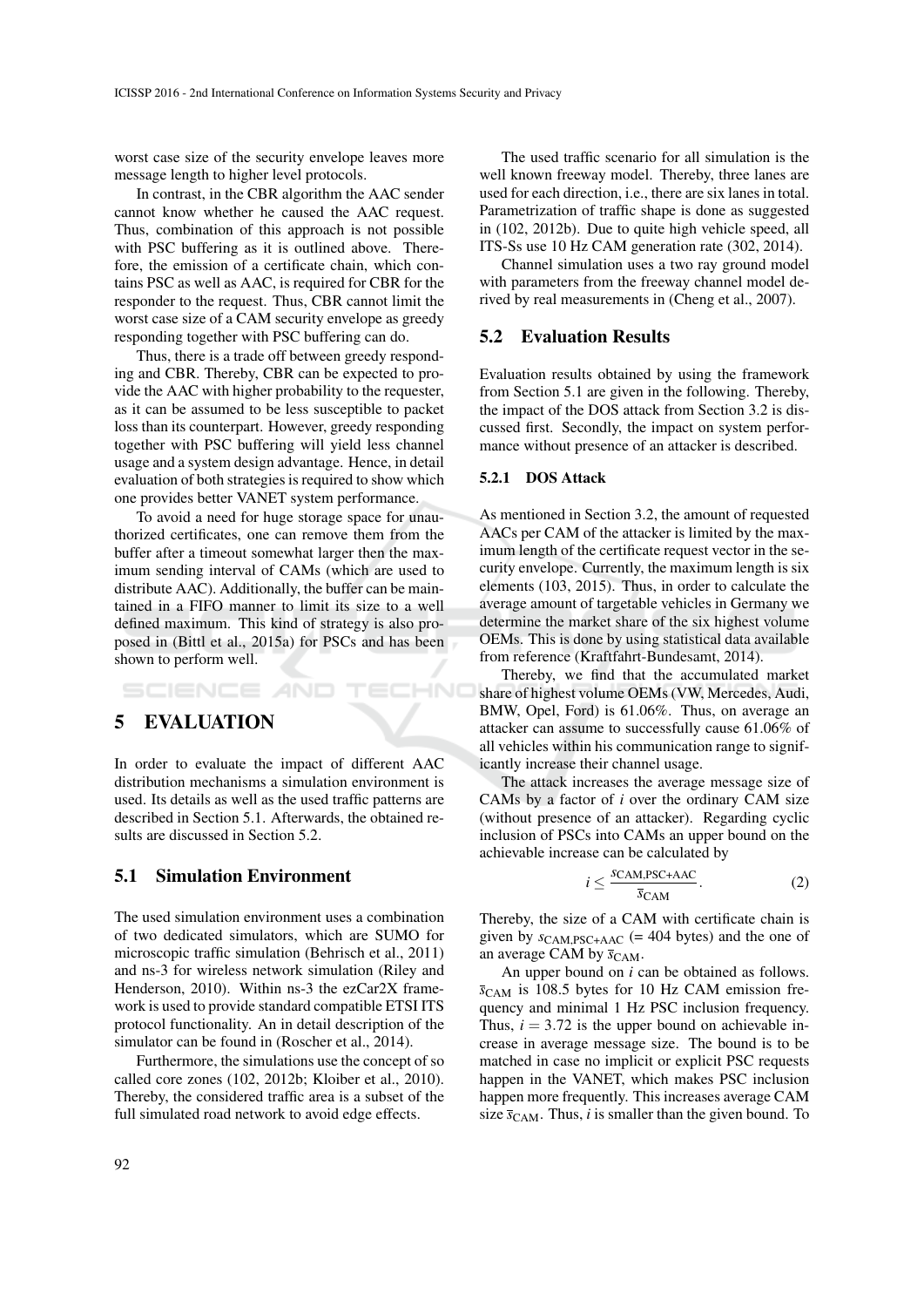obtain the given values corresponding standards (103, 2015; 302, 2014) have been used.

The amount of PSC requests greatly depends on the traffic scenario, as such requests happen when the surrounding of ITS-Ss change. Thus, the achievable value of *i* depends on the traffic scenario, too.

The increase in average CAM size can be expected to cause an increase in channel load. Clearly, the channel load cannot supersede the maximum channel load determined by the maximum channel capacity. Thus, in case of an already high channel load the attack will cause the channel to saturate leading to significant system performance degradation. Thereby, mainly two effects can be seen, which are

- 1. reduced CAM generation rate on the facility layer enforced by decentralized congestion control (DCC), and
- 2. forced reduction of message emission frequency by denied channel access due to the used CSMA-CA mode on the access layer.

Both mechanisms reduce cooperative awareness among ITS-S by reduced update frequency of information about other ITS-Ss within their surrounding. Thus, data quality available for ADAS will decrease.

To simulate the attacker, we position an RSU in the center of our simulated area. It always sends out messages without PSC containing six AAC requests for the most commonly used AACs of ITS-S within its surrounding. Moreover, the attacker ignores DCC rules to send out his requests frequently even in case of already high channel load.

Table 1 gives achievable sizes of *i* within communication distance of the attacker. The vehicle interval for the displayed measurement results is three vehicles per second. This yields  $\bar{s}_{\text{CAM}} = 134.3$  bytes, due to an average of 3.064 PSC emissions per second. Additionally, for the first experiment all ITS-S were equipped with only six different AACs (column "worst"). For the second case, AACs were distributed according to OEM sales figures from (Kraftfahrt-Bundesamt, 2014). The attacker always requests the six most common AACs at once.

Table 1: Message size increase from DOS attack.

|                       |         | worst   six most common AAC req. |  |  |
|-----------------------|---------|----------------------------------|--|--|
| bound                 | 1, 3.72 | 2.66                             |  |  |
| measured $\vert$ 3.01 |         | 2.23                             |  |  |

The average communication distance in the used traffic scenario is about 300m. Thus, the increase in message size caused by the attack works up to a distance of 300m to the position of the attacker. Moreover, results from Table 1 show that the practically

achievable increases are significantly lower than their corresponding bounds. This is caused by the fact that, in the reference scenario (without attacker) already a significant amount of PSC inclusions take place.

Channel busy ratio (CBR) is an important metric for channel load. Measured values for CBR in dependence on the distance from the attacker are given in Figure 3. Two displayed scenarios use the worst case in which all receivers include their certificate chain in their next transmitted CAM. Additionally, the corresponding scenarios, in which all ITS-Ss using the six most common AACs respond, are given. Vehicle density is varied by using two different intervals between vehicle insertion into the simulation (9s and 2s).



Figure 3: CBR in dependence of distance from attacker.

As a reference scenario, the pure attack on PSC distribution from (Bittl et al., 2015a), which is always part of the attack on AAC distribution as outlined in Section 3.2, is given in Figure 3. It serves as a lower bound for the channel busy ratio increase. CBR without an attacker is constant and equal to the one given for a distance of 650m to the attacker.

One can see from Figure 3 that the increase in channel load drops to zero at about  $600m (= 2.300m)$ distance to the attacker, i.e., double of the attacker's communication distance. The channel busy ratios for the DOS attack are higher than the ones for peak channel busy ratios on case of normal AAC requests (see Figure 4), due to the extra PSC distribution attack.

From comparison of the results from Table 1 and Figure 3, one can see that the channel load does not increase as much as the messages size does. This is due to saturation effects of the wireless channel, caused by the used CSMA-CA mechanism. Thus, ITS-Ss are (temporarily) denied from accessing the channel while the attack is present. Hence, the attacker can reduce frequency of message exchange and thereby decrease data quality (e.g., lower update rate) available for VANET applications.

Evaluation of countermeasures (AAC distribution according to Section 4) shows that they can all efficiently avoid the DOS attack. For all strategies, the increase in average message size and channel load is hardly noticeable even in case of frequently repeated AAC requests. The maximum observed amount of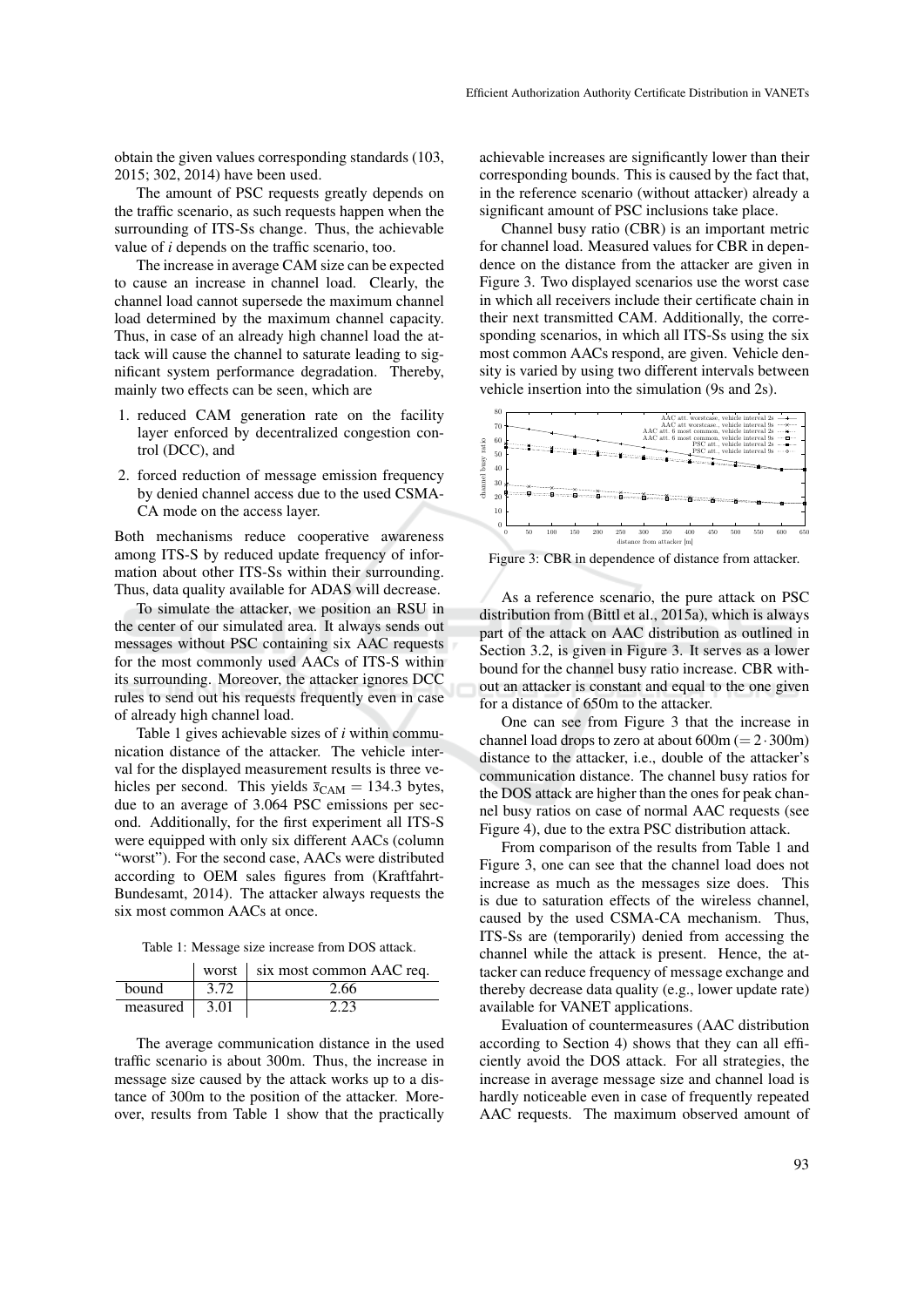responders for CBR was just two. For the other AAC delivery schemes only one node sent its AAC as expected. Thus, the massive amount of certificate chain emissions happening for the standardized approach can clearly be avoided by the proposed schemes.

The obtained results show clearly, that the DOS attack from Section 3.2 can be carried out and severely affects the usability of VANETs. Moreover, proposed strategies for more efficient AAC distribution can overcome this weakness.

## 5.2.2 Normal Traffic Scenario

In order to evaluate the impact on channel load we use two different metrics. The first one is the increase in average message size (see Equation 2) and the second one is the time span the increase persists.

The length of the period in which AAC responses from other ITS-S are sent depends on their current CAM generation rate. In case all ITS-S use a common generation rate of 10 Hz, the period should be about 100ms. Some transmissions will probably occur with a small extra delay, due to delays in internal processing within ITS-Ss and from channel access.

Four different cases have been studied in detail for AAC requests in respect to channel load. Thereby, the requester requests

- 1. one AAC and all other ITS-Ss answer the request (worst case),
- 2. the maximum of six different AACs being answered on average by 61.06 % of receivers,
- 3. one AAC which is equal to the most common on and thus the request is answered on average by 21.31 % of receiving ITS-Ss, and
- 4. one randomly picked AAC, which is answered on average by 8.6 % of receiving ITS-Ss (most right column in Table 2).

Thereby, the numbers were obtained from figures in (Kraftfahrt-Bundesamt, 2014).

Table 2 gives theoretical bounds as well as simulation results for both values at the location of the ITS-S sending the AAC request. The requesting ITS-S is inserted as an RSU into the simulation at its center after the remaining traffic flow has been already build up. Unfortunately, no reference scenarios have been suggested in prior work to simulate AAC requests.

Table 2: Message size increase after AAC request.

|          |      | worst $\pm$ 6 AAC | $1$ AAC $\parallel$ | 1 ACC a |
|----------|------|-------------------|---------------------|---------|
| bound    |      | 2.66              | 1.58                |         |
| measured | 3.01 |                   | .43                 |         |

The results in the first two columns of Table 2 are identical to those from Table 1. Requests for single AACs can be expected to be the most common case in practice. Corresponding values in Table 2 show that average message size increase is significant.

The average channel load, during the time responders send their certificate chains, is given in Figure 4.



Figure 4: Channel busy ratios for different traffic densities after an AAC request at the position of the requester.

As can be expected, Figure 4 shows that the channel busy ratio increases alongside with increasing traffic density (i.e., decreasing vehicle interval). Additionally, an increase in the number of responders clearly increases the channel busy ratio. This shows that one can limit the channel busy ratio increase after an AAC request by limiting the number of responders, as done by the methods discussed in Sections 4.2 and 4.3.

The amount of channel busy ratio increase decreases with higher distances to the vehicle which sends the AAC request. Thereby, the distribution is like given in Figure 3. However, the increase last only for limited time, in contrast to the DOS scenario in Section 5.2.1 for which the increase is permanent.

Response times of the different efficient response mechanisms from Sections 4.2 and 4.3 are given in Figure 5. Moreover, performance of the standardized approach from (103, 2015) is illustrated. Both purely time based schemes limit responder selection to ITS-Ss within 300m distance to the requester.



Figure 5: Response times for AAC requests (most common single AAC) for different traffic densities.

As one can see from Figure 5, the time based response mechanisms outperform their position based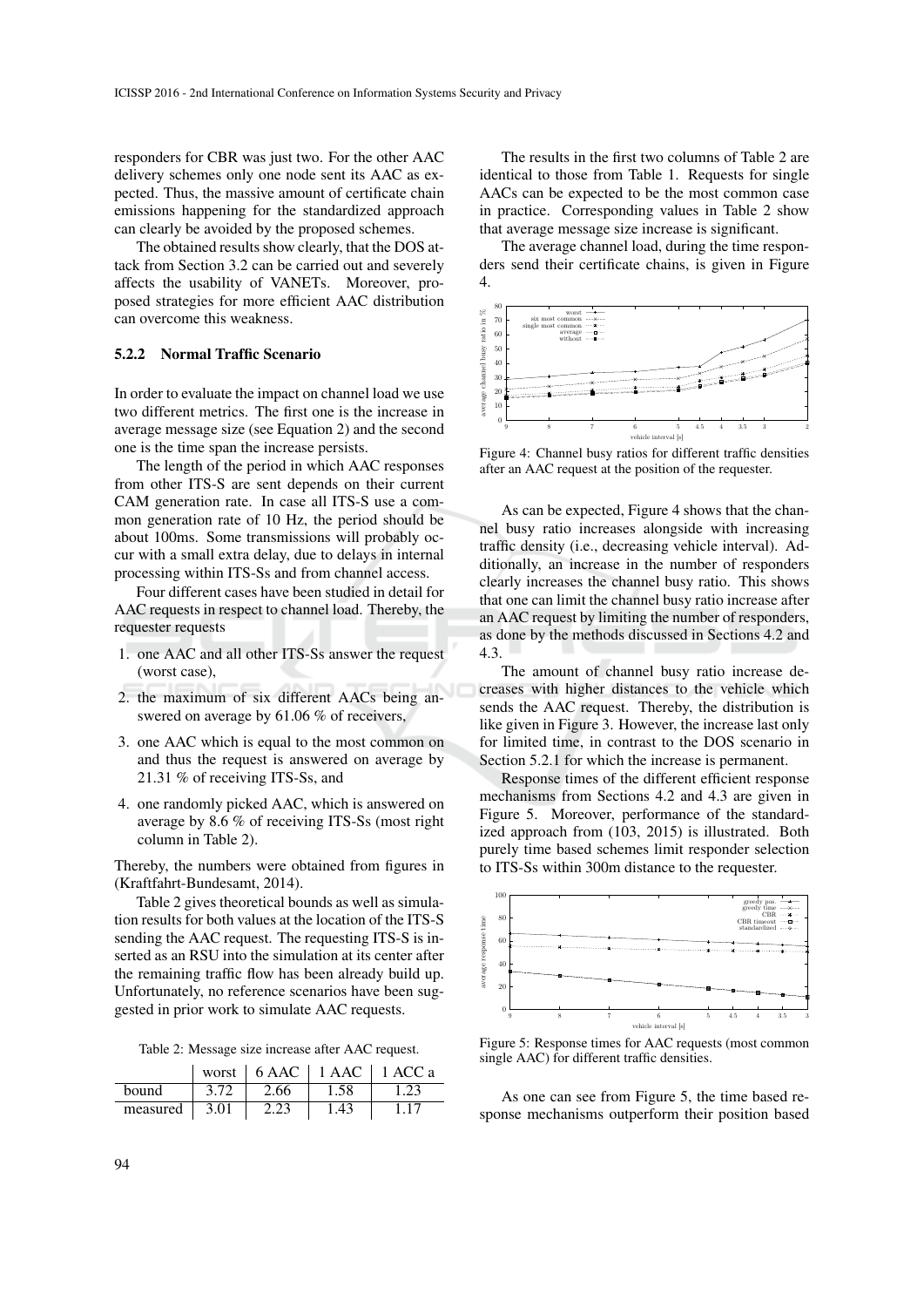counterparts. Furthermore, both schemes reach performance of the standardized approach. Moreover, the purely position based greedy responding schemes performs worst. The CBR scheme using time and position information cannot reach the performance of purely time based schemes. In detail analysis shows that many responses are delayed due to the location dependent timeout leading to a significant delay of an actually carried out AAC transmission. Furthermore, CAMs of the ITS-Ss which skipped transmitting the AAC are disregarded by the requester, as they cannot be verified due to the missing AAC.

In contrast to the position-based routing problem, no serious drawback of the requester based selection scheme in comparison to responder based selection was obtained. This is caused by the contrasting goals of cooperation between routing and AAC distribution. For AAC distribution the target of the caused reaction from the addressed responder(s) is the sender itself. In contrast, for packet forwarding the target is a distant node out of direct communication range of the sender. Moreover, forwarding can trigger message sending on its own, while AAC dissemination relies on piggybacking to higher level messages, e.g., CAMs.

Additionally, the time based response mechanisms yield minimal cryptographic packet loss. In the ideal case, no other ITS-S using the same AAC unknown to the requester transmits before the one distributing the AAC. Thus, the requester does not have to disregard further messages due to missing AACs.

Our evaluation shows that both proposed response time based AAC distribution schemes perform well. However, only the requester based selection scheme allows to avoid the transmission of entire certificate chains in one message completely. As this property can be very beneficial for the design of VANET protocols, the scheme from Section 4.2.2 should be used for AAC distribution in future VANETs.

## 6 CONCLUSIONS AND FUTURE **WORK**

Future VANETs require efficient security mechanisms to enable their usage in safety critical advanced driver assistance systems. We show that, apart from the distribution of pseudonym certificates, which has been well studied in prior work, also the distribution of authorization authority certificates (AACs) can significantly influence system performance.

The supplied analysis and evaluation of the current standard from ETSI ITS (103, 2015) shows that the straight forward approach taken there can lead to significant performance issues. Moreover, it allows an

attacker to perform a serious denial of service (DOS) attack on VANETs, whose impact range exceeds the transmission distance of the attacker. Multiple approaches to minimize the number of required AAC emissions are discussed.

In general the frequency of AAC requests can be greatly limited by long term buffering of received AACs. Thereby, repeated distribution can be avoided. Additionally, requester or responder based responder selection schemes for AAC distribution can significantly reduce the number of AAC emissions after an AAC request. Thereby, the DOS attack can be avoided by design. Moreover, buffering of PSCs leading to an AAC request together with greedy responding completely removes the need for distribution of certificate chains. Thereby, the worst case size of the security envelope, and thus the security overhead, can be reduced by more then one third.

Thus, the proposed greedy response scheme, based on predicted message transmission time of possible responders, can be regarded as a promising approach for usage in future VANET systems.

Future work can study the influence of different traffic conditions on the performance of the suggested AAC distribution mechanisms. Thereby, the influence of variable rate CAM emission on prediction of response times at the requester can be studied in low and medium velocity traffic scenarios.

## **BLICATIONS REFERENCES**

- (2011). Intelligent Transport Systems (ITS); Decentralized Congestion Control Mechanisms for Intelligent Transport Systems operating in the 5 GHz range; Access layer Part. V1.1.1.
- (2011). Memorandum of Understanding for OEMs within the CAR 2 CAR Communication Consortium on Deployment Strategy for cooperative ITS in Europe. V 4.0102.
- (2012a). Intelligent Transport Systems (ITS); Security; ITS communications security architecture and security management. V1.1.1.
- (2012b). Intelligent Transport Systems (ITS); STDMA recommended parameters and settings for cooperative ITS; Access Layer Part. V1.1.1.
- (2013). IEEE Standard for Wireless Access in Vehicular Environments - Security Services for Applications and Management Messages. 1609.2-2013.
- (2013). Intelligent Transport Systems (ITS); Security; Security header and certificate formats. V1.1.1.
- (2014). Intelligent Transport Systems (ITS); Vehicular Communications; Basic Set of Applications; Part 2: Specification of Cooperative Awareness Basic Service. V1.3.2.